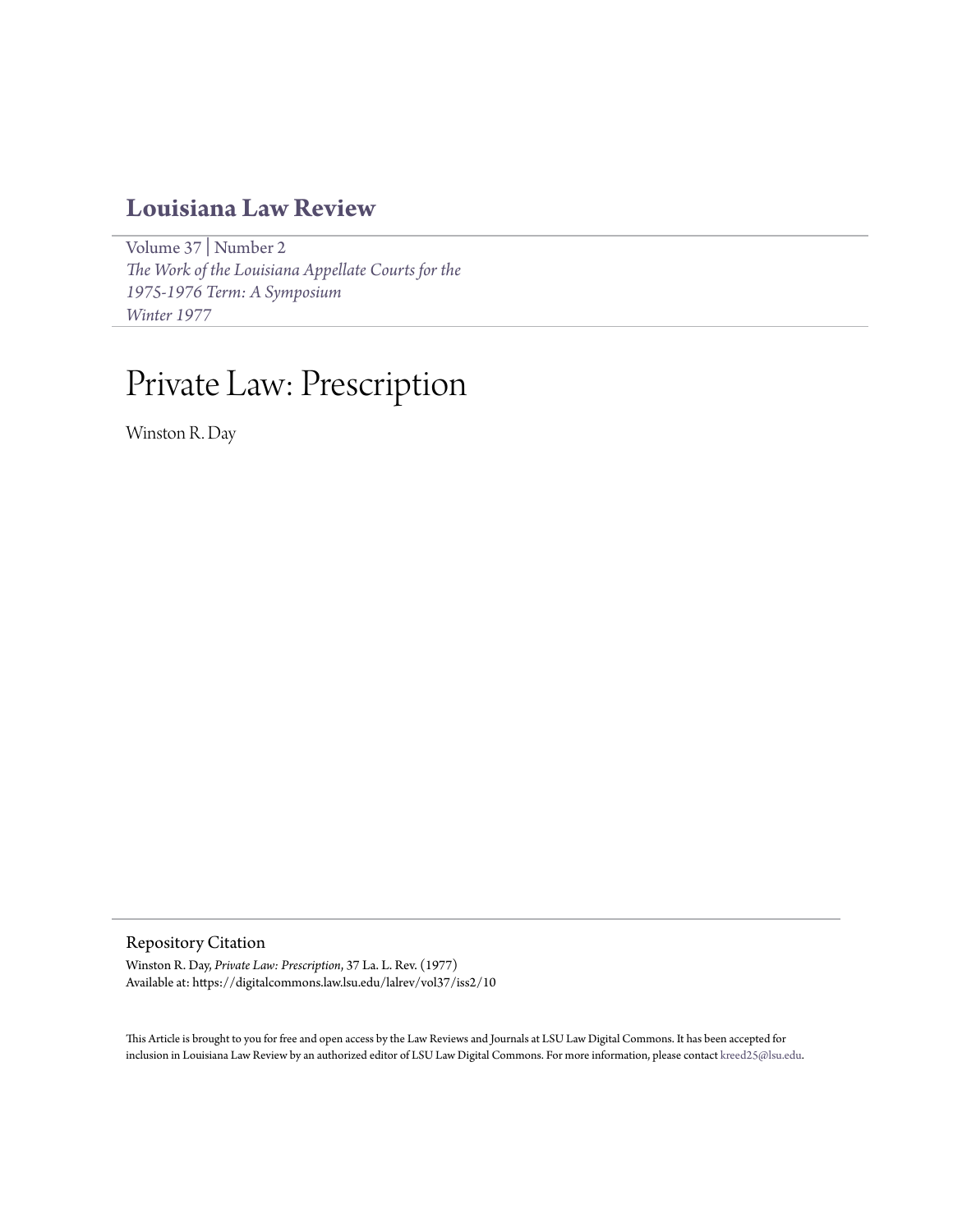# **PRESCRIPTION**

#### *Winston R. Day\**

#### ACQUISITIVE PRESCRIPTION

### Boundary *Prescription*

Since there is no question that "title prescription may be pled in boundary actions, and boundary prescriptions in title suits," **I** it becomes all the more important to establish the appropriate relationship between the Civil Code articles concerning boundaries and those pertaining to prescription. Although the proper interpretation of article 853 has plagued Louisiana courts for a number of years, the Third Circuit Court of Appeal in *Prather v. Valien2* declined an opportunity to re-examine the conflicting jurisprudence and reached a proper conclusion on narrow grounds. Some of the language used by the court in the decision, however, implies that an informal agreement establishing a visible but incorrect boundary between adjoining landowners may result in acquisition of part of the area by one of the owners. By its terms, article 853 provides that boundaries incorrectly established by a *surveyor* may not be rectified after ten years if the parties are present or twenty years if absent. A series of Louisiana cases, 3 however, has suggested that "active acquiescence" in an incorrect visible boundary by an adjacent landowner may result in loss of ownership. In *Prather,* the court found an absence of such acquiescence and seemed to place a stringent burden upon what would be necessary to establish it. Although the case was correctly decided, it is unfortunate that the court felt compelled, in light of the jurisprudence, to negate the possibility of active acquiescence.

Although the doctrine of boundary acquiescence is well established in many common law jurisdictions,<sup>4</sup> it is based on the conceptual nature of adverse possession in the common law as a statute of limitation on actions for recovery of land<sup>5</sup> and does not seem supported by the theory or language of the Louisiana Civil Code. Article 853 creates a very narrow exception to the general rules of acquisitive prescription by allowing one to acquire a

<sup>\*</sup> Assistant Professor of Law, Louisiana State University.

<sup>1.</sup> Ledoux v. Waterbury, 292 So. 2d 485, 487 (La. 1974).

<sup>2. 327</sup> So. 2d 130 (La. App. 3d Cir. 1976).

*<sup>3.</sup>* See, e.g., Huval v. Dupuis, 302 So. 2d 636 (La. App. 3d Cir. 1974) and cases cited therein.

<sup>4.</sup> See, for example, the extended discussion in Boyle *v.* D-XSunray *Oil Co.,* 191 F. Supp. 263 (N.D. Iowa **1961)** and cases cited therein.

<sup>5. 3</sup> **AMERICAN** LAW OF PROPERTY § 15.1-.5 (Casner ed. 1952).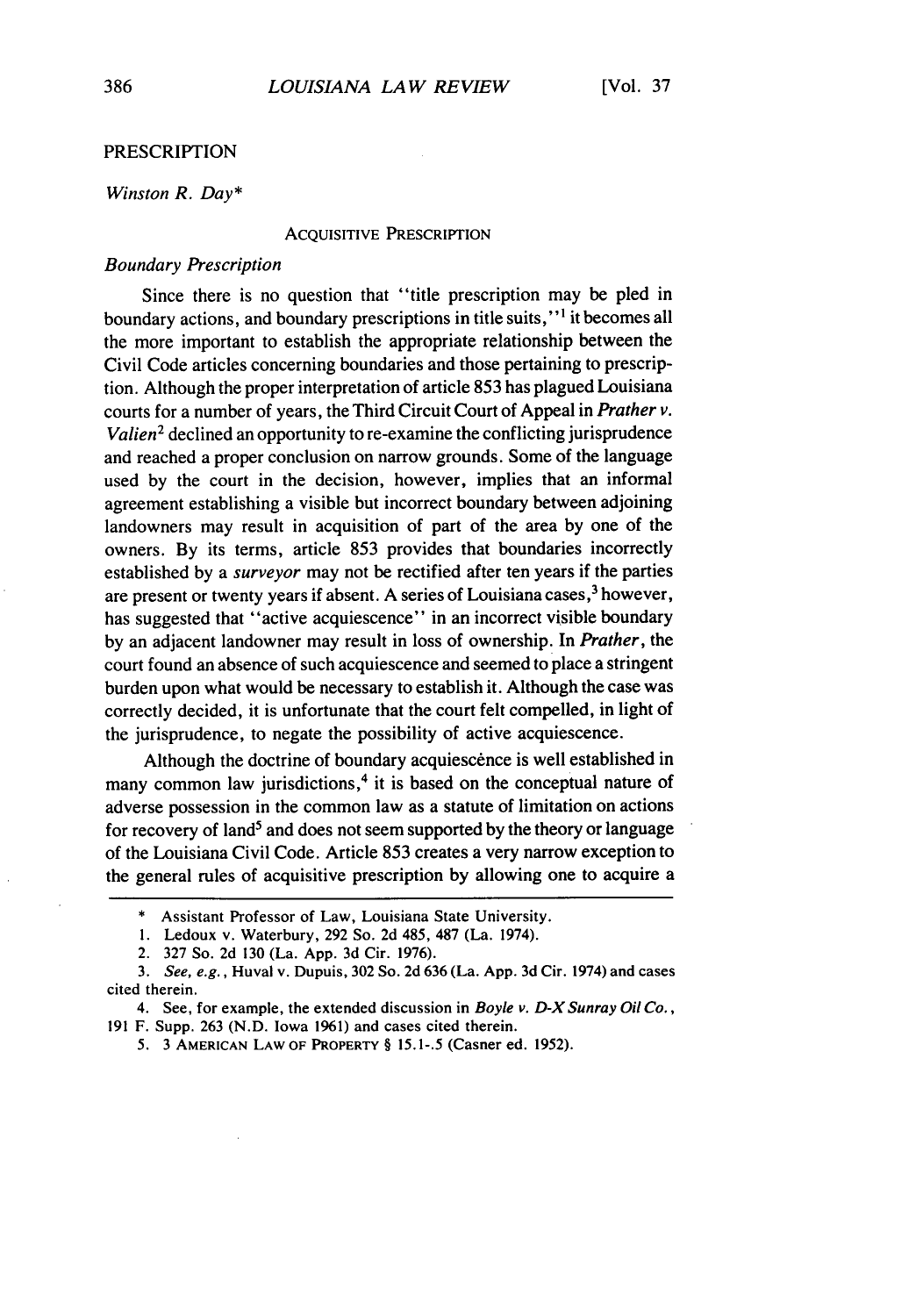portion of adjoining property in less than thirty years without the necessity of showing good faith or just title. Under the scheme of article 853, the survey is a reasonable substitute for these elements. Since the article involves a mode of acquiring immovable property, it should be strictly interpreted, and the broad interpretation suggested by the cases creates an additional method of acquisition of an immovable *dehors* the public record, but without the usual requirements of prescription. Furthermore, the cases have failed to examine the effect of the 1968 amendment to article 833. Although the article previously limited the extra-judicial fixing of boundaries to those licensed to survey, it was amended in 1968 to provide that:

Any written agreement, heretofore or hereafter made, which designates or delimits all or part of a boundary between two or more estates is binding upon all parties thereto who are sui *juris,* their heirs, successors and assigns, to the same extent as any other written agreement affecting immovable property.

Although the proper interpretation of the amendment raises interesting questions, $6$  it certainly seems to create the exclusive method of delimiting boundaries by agreement and in the absence of a surveyor. Any other mode of acquiring immovables by the passage of time should be accompanied by the rigorous requirements of ordinary prescription.

# *Servitudes-Acquisition by Prescription*

In the landmark decision of *Nash v. Whitten,'* the Louisiana Supreme Court re-examined the inconsistent jurisprudence pertaining to the classification of servitudes as continuous or discontinuous. Since the decision is treated fully by Professor Yiannopoulos elsewhere in this symposium,<sup>8</sup> the writer will refrain from discussion except to express support for Justice Tate's forceful argument that "functional and practical values" should always be an important factor in interpreting the Louisiana Civil Code. Civilian principles and methodology will be strengthened by continuous

<sup>6.</sup> For example, does the phrase "to the same extent as any other written agreement affecting immovable property" mean that the agreement must be recorded to affect subsequent purchasers? See **LA.** R.S. 9:2721 (1950). An additional question could be raised as to whether a written agreement which incorrectly delimits the boundary is immediately unassailable or precludes rectification only after the accrual of liberative prescription of ten years. Certainly it appears that the intent of the amendment was to make such agreements immediately binding and acquisitive prescription and article 853 would be immaterial.

<sup>7. 326</sup> So. 2d 856 (La. 1976).

*<sup>8.</sup> The Work of the Louisiana Appellate Courts for the 1975-1976 Term-Property,* **37 LA.** L. REV. **317, 327-28 (1977).**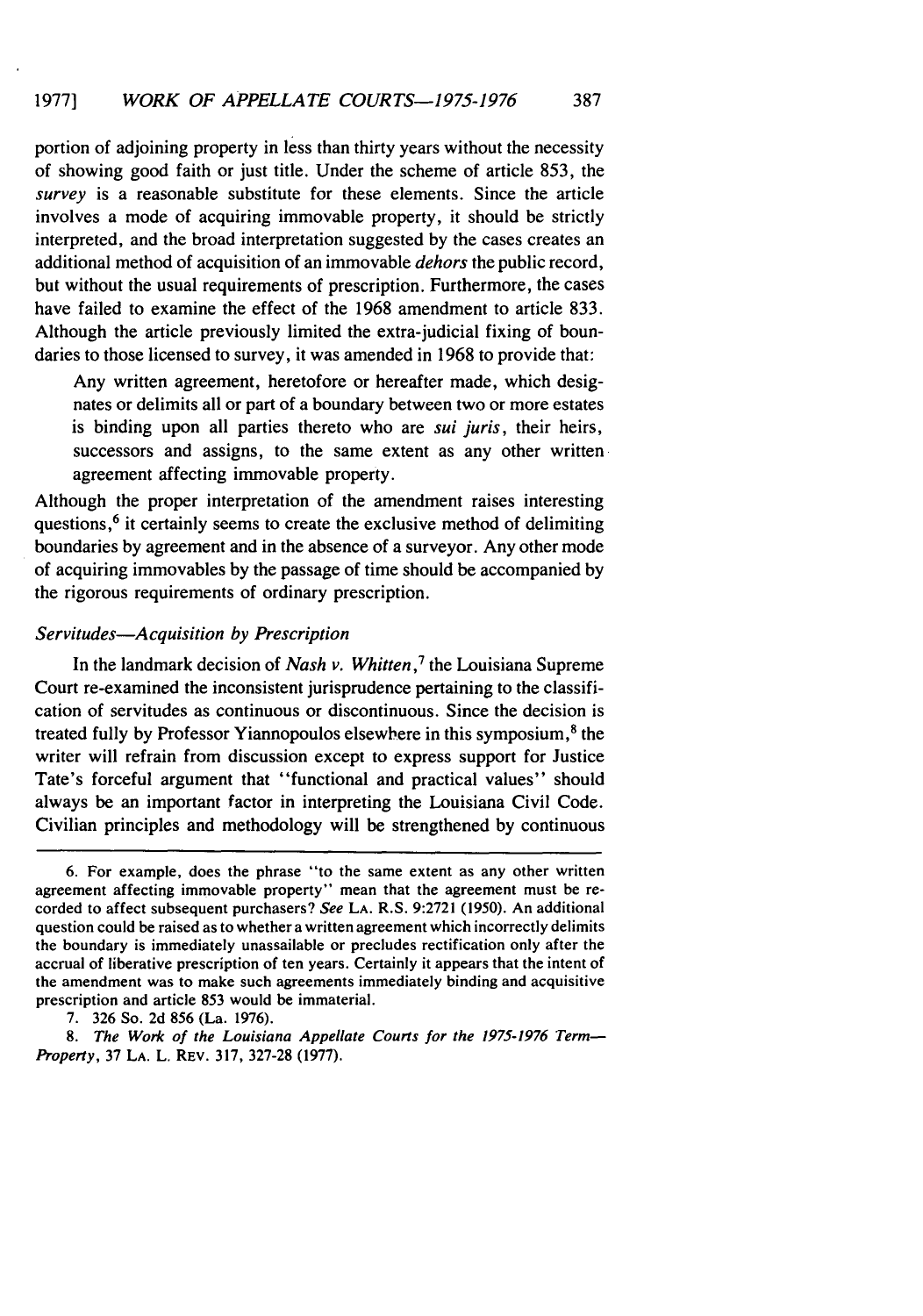cognizance that the Civil Code must serve contemporary *Louisiana* society with its unique historical and cultural heritage. The requirement that a servitude be continuous in order to be the subject of acquisitive prescription serves a very limited purpose and Civil Code article 727 is certainly susceptible to differing interpretations.<sup>9</sup> In such an event it is entirely appropriate to adopt that interpretation most functional for our legal system regardless of the views of French commentators.

LIBERATIVE PRESCRIPTION

# *Redhibitory Actions*

Although several cases during the past term dealt correctly with the problem of prescription on redhibitory actions, the decision in *Weaver v. Fleetwood Homes of Mississippi, Inc.* **' <sup>0</sup>**contains troublesome language that may well cause future problems. More than a year after a sale, suit was brought against both the vendor and manufacturer to rescind the sale of mobile homes alleged to contain numerous defects. In rejecting the manufacturer's claim of prescription, the court stated broadly that the one year prescriptive period provided by Civil Code article 2534"1 never commenced to run against the manufacturer who failed to declare to the purchaser the defects in the product, since the manufacturer was presumed to have knowledge of such defects. The court's acceptance of the notion that the manufacturer<sup>12</sup> as well as the vendor may be sued under article 2534 is to be commended. Further, the decision reached a correct result, since the court might have rejected the manufacturer's prescription plea as it did that of the *vendor* on the basis that neither vendor nor manufacturer had abandoned attempts to repair. However, the suggestion that prescription may never commence to run against a manufacturer because of his presumed knowledge of the defect is unfortunate and could lead to further difficulty in determining the precise nature of redhibitory rights vis-à-vis manufacturers and vendors. Civil Code articles 2545 and 2546 provide that in the special

<sup>9.</sup> See Yiannopoulos, Predial Servitudes; General Principles: Louisiana and Comparative Law, 29 LA. L. REV. I (1968).

<sup>10. 327</sup> So. 2d 172 (La. App. 3d Cir. 1976).

II. LA. CIv. CODE art. 2534 provides:

The redhibitory action must be instituted within a year, at the farthest, commencing from the date of the sale.

This limitation does not apply where the seller had knowledge of the vice and neglected to declare it to the purchaser.

<sup>12.</sup> For a full treatment of the conceptual nature of the purchaser's right, see Professor Litvinoff's discussion in The Work of the Louisiana Appellate Courts for the 1973-1974 Term-Sales, 35 **LA.** L. REv. 310 (1975).